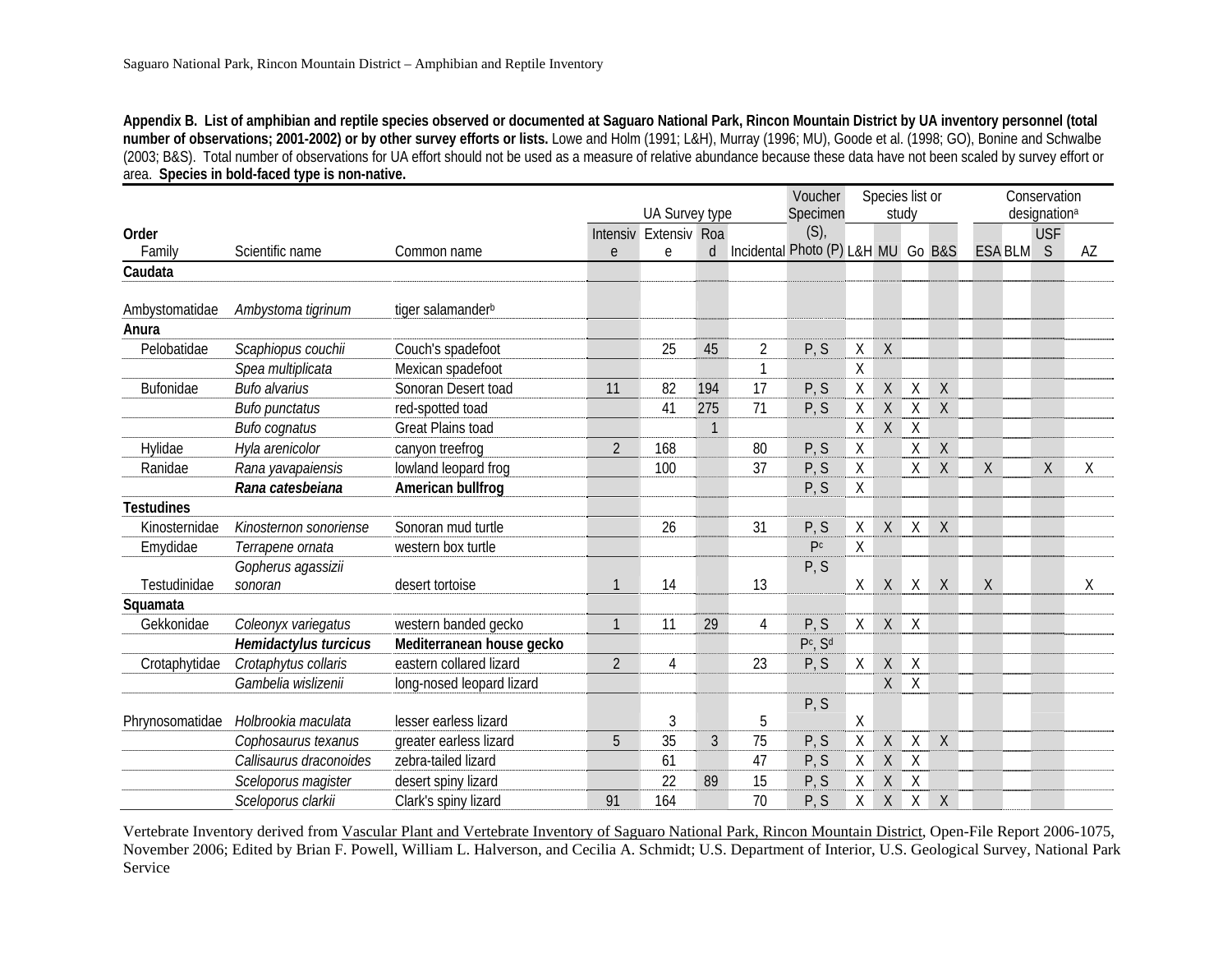|                  |                                    |                                   |                | UA Survey type        |                     |                | Voucher<br>Specimen                |             | Species list or | study            |              | Conservation<br>designation <sup>a</sup> |             |            |    |
|------------------|------------------------------------|-----------------------------------|----------------|-----------------------|---------------------|----------------|------------------------------------|-------------|-----------------|------------------|--------------|------------------------------------------|-------------|------------|----|
| Order            |                                    |                                   |                | Intensiv Extensiv Roa |                     |                | (S)                                |             |                 |                  |              |                                          |             | <b>USF</b> |    |
| Family           | Scientific name                    | Common name                       | $\mathsf{e}$   | $\mathsf{e}$          | $\mathsf{d}$        |                | Incidental Photo (P) L&H MU Go B&S |             |                 |                  |              |                                          | ESA BLM S   |            | AZ |
|                  | Sceloporus undulatus               | eastern fence lizard              | 39             | 113                   |                     | 79             | P, S                               | $\chi$      |                 |                  |              |                                          |             |            |    |
|                  | Uta stansburiana                   | common side-blotched lizard       | 5              | 102                   | $\mathbf{1}$        | 23             | P, S                               | $\mathsf X$ | X               | $\chi$           |              |                                          |             |            |    |
|                  | Urosaurus ornatus                  | ornate tree lizard                | 166            | 441                   | $\overline{2}$      | 141            | P, S                               | $\sf X$     | $\mathsf X$     | $\overline{X}$   | $\sf X$      |                                          |             |            |    |
|                  | Phrynosoma hernandesi              | greater short-horned lizard       |                | 10                    |                     | $\mathbf{1}$   | P, S                               |             | $\mathsf{X}$    |                  |              |                                          |             |            |    |
|                  |                                    |                                   |                |                       |                     |                | P, S                               |             |                 |                  |              |                                          |             |            |    |
| Phrynosomatidae  | Phrynosoma solare                  | regal horned lizard               |                | 3                     | 8                   | 11             |                                    | $\sf X$     | X               | X                | X            |                                          |             |            |    |
| Scincidae        | Eumeces obsoletus                  | <b>Great Plains skink</b>         |                | 1                     |                     |                | P                                  | $\sf X$     |                 |                  |              |                                          |             |            |    |
| Teiidae          | Cnemidophorus burti                | canyon spotted whiptail           |                |                       |                     | $\overline{7}$ | P, S                               | $\sf X$     |                 |                  | Χ            | $\mathsf X$                              | $\mathsf X$ | $\chi$     |    |
| Squamata         |                                    |                                   |                |                       |                     |                |                                    |             |                 |                  |              |                                          |             |            |    |
| Teiidae          | Cnemidophorus sonorae              | Sonoran spotted whiptail          | 28             | 122                   |                     | 124            | P, S                               | X           | X               | $\sf X$          | X            |                                          |             |            |    |
|                  | Cnemidophorus                      |                                   |                |                       |                     |                | P, S                               |             |                 |                  |              |                                          |             |            |    |
|                  | flagellicaudus                     | Gila spotted whiptail             | 13             | 19                    |                     | 33             |                                    |             | $\sf X$         | $\mathsf{X}$     |              |                                          |             |            |    |
|                  | Cnemidophorus tigris               | western whiptail (tiger whiptail) | 8              | 32                    | $\overline{2}$      | 45             | P                                  | Χ           | X               | $\boldsymbol{X}$ |              |                                          |             |            |    |
| Anguidae         | Elgaria kingii                     | Madrean alligator lizard          | $\overline{2}$ | $\overline{4}$        |                     |                | P, S                               | $\sf X$     |                 |                  | X            |                                          |             |            |    |
|                  | Helodermatidae Heloderma suspectum | Gila monster                      |                | 12                    | 6                   | 25             | P, S                               | X           | $\chi$          |                  | $\mathsf{X}$ |                                          |             |            |    |
|                  |                                    |                                   |                |                       |                     |                | $P^c$ , $S^d$                      |             |                 |                  |              |                                          |             |            |    |
| Leptotyphlopidae | Leptotyphlops humilis              | western blind snake               |                |                       |                     |                |                                    | $\mathsf X$ |                 |                  |              |                                          |             |            |    |
| Colubridae       | Diadophis punctatus                | ring-necked snake                 |                |                       |                     | $\mathbf{1}$   | P                                  | $\sf X$     |                 |                  |              |                                          |             |            |    |
|                  | Phyllorhynchus browni              | saddled leaf-nosed snake          |                |                       |                     |                | $\mathsf{S}$                       |             | $\sf X$         |                  |              |                                          |             |            |    |
|                  | Masticophis flagellum              | coachwhip                         | $\mathbf{1}$   | 3                     | $\overline{2}$      | 10             | P, S                               | $\sf X$     | $\mathsf{X}$    | $\chi$           |              |                                          |             |            |    |
|                  | Masticophis bilineatus             | Sonoran whipsnake                 | 5              | 6                     |                     | 10             | P, S                               | X           | X               | X                | $\sf X$      |                                          |             |            |    |
|                  | Salvadora hexalepis                | western patch-nosed snake         |                |                       | $\mathbf{1}$        | $\mathbf{1}$   | P, S                               | $\mathsf X$ | $\sf X$         |                  |              |                                          |             |            |    |
|                  | Salvadora grahamiae                | mountain patch-nosed snake        |                | 1                     |                     | $\mathbf{1}$   | P, S                               |             | $\sf X$         |                  |              |                                          |             |            |    |
|                  | Pituophis catenifer                | gopher snake                      |                | 3                     |                     | $\mathfrak{Z}$ | P, S                               | Χ           | $\sf X$         |                  |              |                                          |             |            |    |
|                  | Arizona elegans                    | glossy snake                      |                |                       |                     |                |                                    | Χ           |                 |                  |              |                                          |             |            |    |
|                  | Lampropeltis getula                | common kingsnake                  |                | 1                     |                     | $\mathbf{1}$   | P, S                               | X           | X               |                  | X            |                                          |             |            |    |
|                  | Lampropeltis pyromelana            | Sonoran mountain kingsnake        |                | $\overline{2}$        |                     | $\mathbf{1}$   | P                                  |             | $\sf X$         |                  |              |                                          |             |            |    |
|                  | Rhinocheilus lecontei              | long-nosed snake                  |                | 3                     | $\ddot{\mathbf{6}}$ | $\overline{2}$ | P                                  | $\sf X$     |                 |                  |              |                                          |             |            |    |
|                  | Thamnophis cyrtopsis               | black-necked garter snake         | 5              | 65                    |                     | 38             | P                                  | $\sf X$     | X               | $\chi$           | $\sf X$      |                                          |             |            |    |
|                  | Sonora semiannulata                | western ground snake              |                |                       |                     | $\overline{2}$ | P, S                               | $\mathsf X$ |                 |                  |              |                                          |             |            |    |
|                  | Chilomeniscus cinctus              | variable sandsnake                |                |                       |                     |                | Pe, S                              | χ           |                 |                  | $\chi$       |                                          |             |            |    |
|                  | Tantilla hobartsmithi              | southwestern black-headed         |                |                       |                     |                | $\mathsf{S}$                       |             | X               | $\boldsymbol{X}$ |              |                                          |             |            |    |

Vertebrate Inventory derived from Vascular Plant and Vertebrate Inventory of Saguaro National Park, Rincon Mountain District, Open-File Report 2006-1075, November 2006; Edited by Brian F. Powell, William L. Halverson, and Cecilia A. Schmidt; U.S. Department of Interior, U.S. Geological Survey, National Park Service